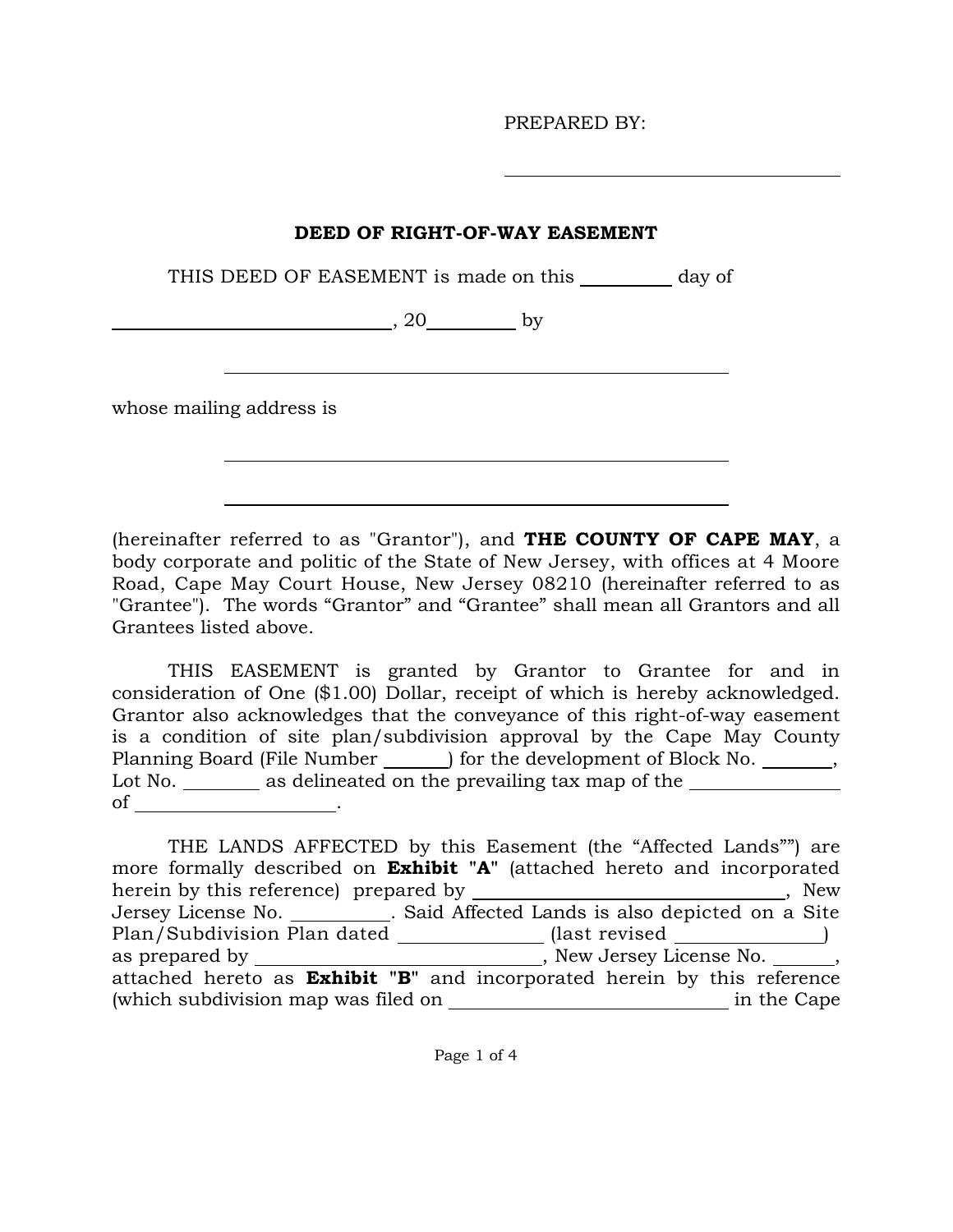May County Clerk's Office as Map No. ) (*strike out if Easement is granted as a condition of Site Plan approval*).

| SAID AFFECTED LANDS are a part of the lands and premises |                                   |  |  |  |                                                       |
|----------------------------------------------------------|-----------------------------------|--|--|--|-------------------------------------------------------|
|                                                          |                                   |  |  |  | dated                                                 |
|                                                          |                                   |  |  |  | and recorded in the Cape May County Clerk's Office on |
|                                                          | at Deed Book , Page ____________. |  |  |  |                                                       |

THIS DEED OF EASEMENT conveys to Grantee the right to utilize the easement area in perpetuity for the widening or improving of \_\_\_\_\_\_\_\_\_\_\_\_\_ Road (County Road No. ) where said road abuts Grantor's property, as set forth herein, to aid the traveling public as deemed necessary and appropriate by the Cape May County Engineer.

IT IS THE SPECIFIC INTENTION of the easement to permit Grantee to plan, construct, install, maintain, renew, repair and widen as to future road improvements, utilities and associated drainage facilities (including related piping or material incident thereto) on Road (County Road No. ) as the County of Cape May may deem necessary for public safety.

THE TERMS OF THIS DEED OF EASEMENT are as follows:

- 1. Grantor and Grantee shall exercise due care in the manner in which rights hereunder are exercised.
- 2. Grantor and Grantee agree to exercise its rights with respect to the described area so as to not to unreasonably interfere with the rights of the other party.
- 3. Grantee is permitted the right to enter in and upon the described premises to plan, survey, place, construct, maintain, repair and inspect the road and any and all road improvements that may be constructed.
- 4. Grantee is permitted to place, construct, erect, operate, maintain and inspect storm drainage facilities across and upon the described premises.
- 5. Grantee shall have the right of ingress and egress to and over said described premises at any and all times for the purpose of doing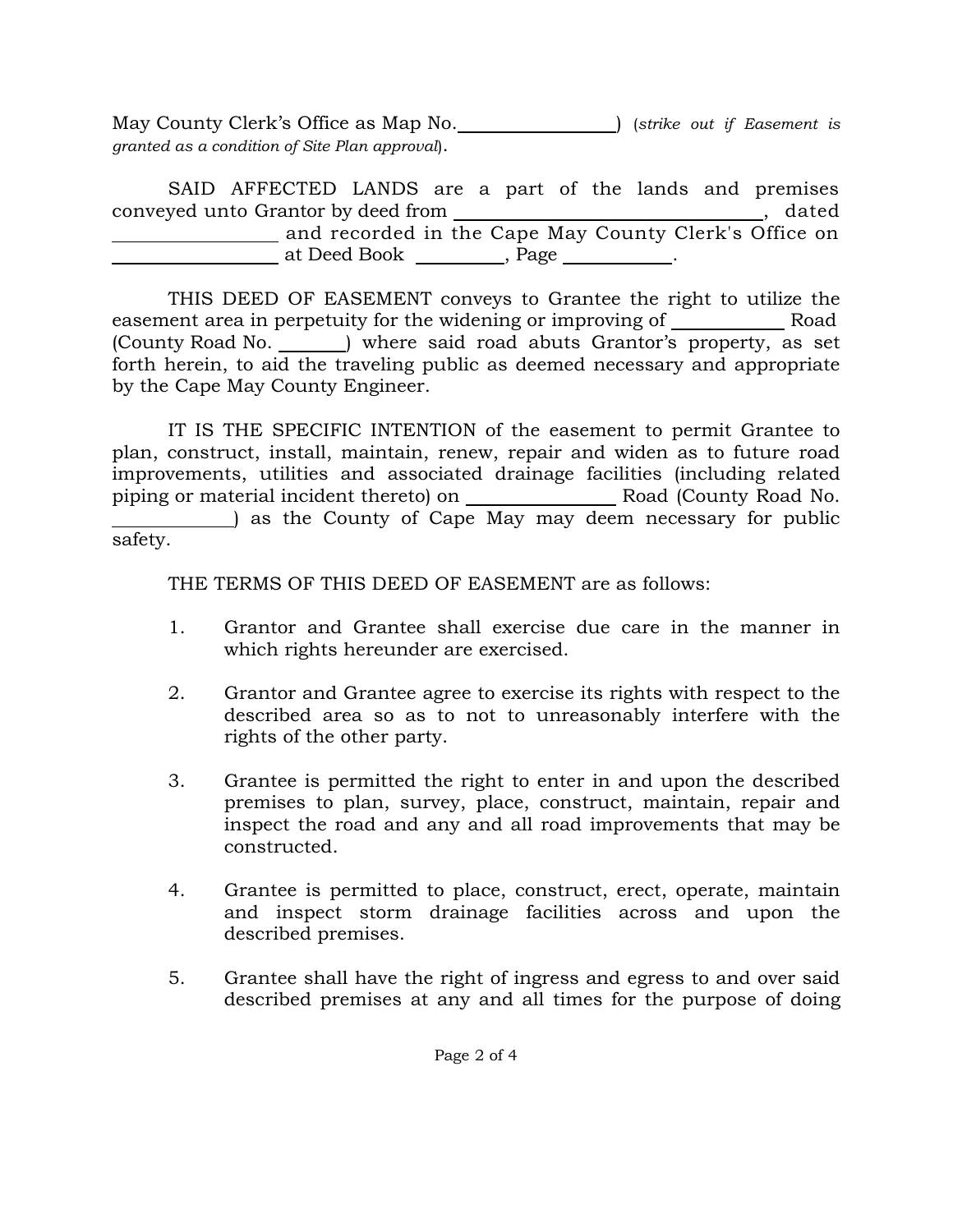anything necessary or useful or convenient for the enjoyment of the easement herein granted.

6. Grantor shall not construct, install, alter, or cause to be constructed, installed or altered, any improvements within the described premises that will interfere with or impede in any manner Grantee's ability to access or use this easement.

THIS DEED OF EASEMENT and the rights and obligations hereunder shall run with the land and be binding upon all the parties hereto, their successors, heirs, transferees and assigns.

THE GRANTOR signs this Deed to be effective as of the date at the top of the first page.

| WITNESS:                 | <b>GRANTOR:</b>  |  |                                       |  |  |  |  |
|--------------------------|------------------|--|---------------------------------------|--|--|--|--|
|                          |                  |  |                                       |  |  |  |  |
|                          | (ACKNOWLEDGMENT) |  |                                       |  |  |  |  |
|                          | $\bullet$        |  |                                       |  |  |  |  |
| COUNTY OF                | $:$ SS.          |  |                                       |  |  |  |  |
| I HEREBY CERTIFY that on |                  |  | $, 20$ , the Grantor,                 |  |  |  |  |
|                          |                  |  | or appeared before me and established |  |  |  |  |

to my satisfaction that:

- (a) he/she signed, sealed and delivered this Easement as his/her act and deed individually and/or on behalf of any corporate entity named herein as Grantor;
- (b) if executed on behalf of a corporate Grantor, he/she verified that he/she has been authorized to execute this Easement on behalf of the corporation and has affixed the true seal of the corporation hereto; and